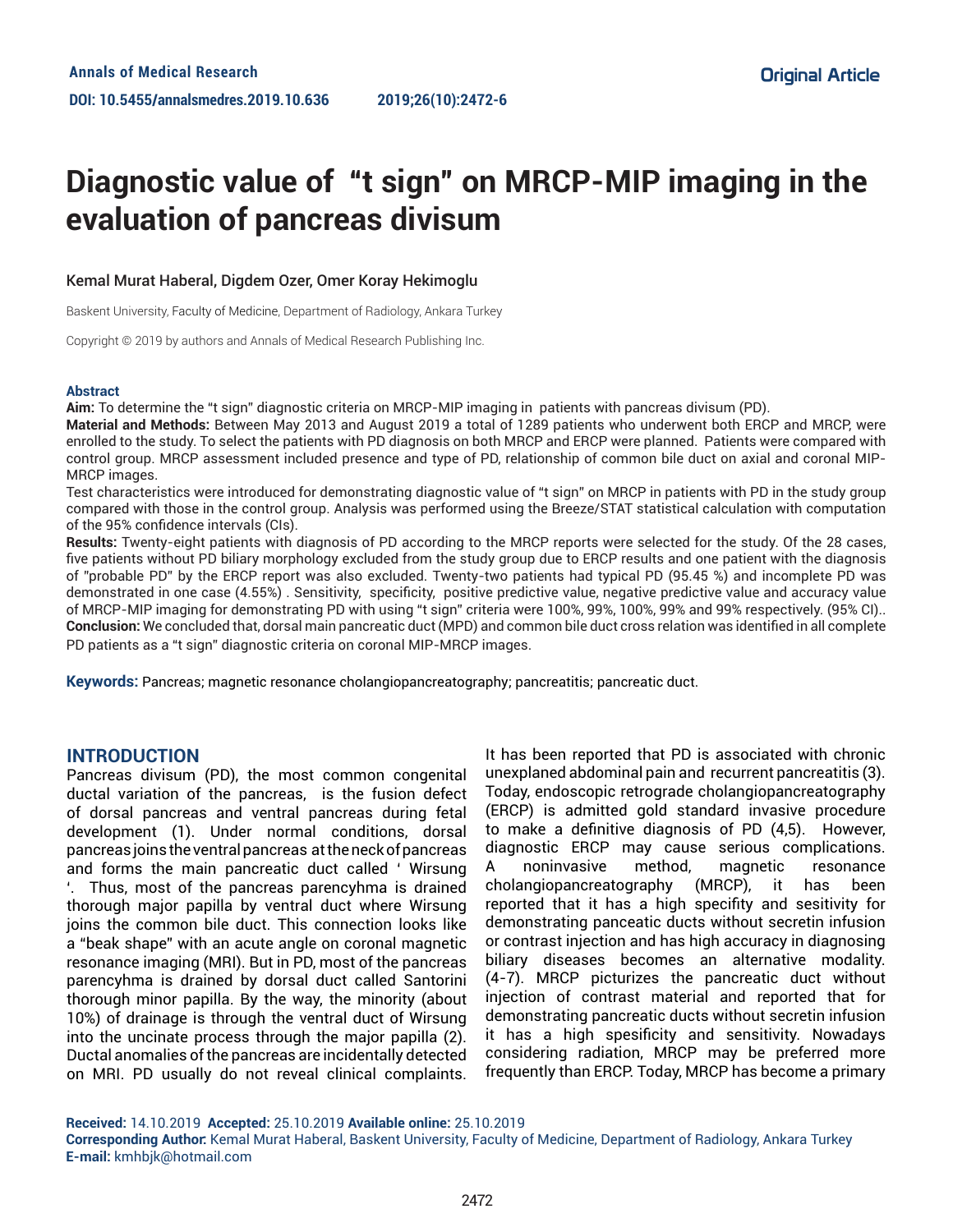modality due to recent imaging techniques and narrowing time of MRI sequences for demonstrating congenital pancreaticobiliary malformation. Maximum Intensity Projection (MIP) imaging is a recently developed CT and MRI imaging technique that made of reconstructed a couple of images as a slab image. MIP image is a volumetric image that using the highest intensity value voxels for volumetric data from every angle onto 2D image. It reveals the volumetric and multiplanar evaluation of interested area. By the way, MRCP-MIP imaging is very helpful for evaluating the choledochal and pancreatic duct relations and pathways (8). Interestingly, cross-relationship between common bile duct and main pancreatic duct was seen in most of PD cases during evaluation process of coronal MRCP – MIP images. The aim of this study was to evaluate the relationship between common bile duct and pancreatic duct in PD cases by MRCP-MIP imaging for demonstrating specific diagnostic sign.

## **MATERIAL and METHODS**

The research design was approved by the ethics commitee of our university. This retrospective study was approved by the institutional review board of the university. Informed consent was obtained from all individual participants included in the study. Between May 2013 and August 2019, a total of 1289 patients consequently underwent successful MRCP and ERCP in our institution for a variety of clinical indications enrolled to this study. ERCP reports of these patients were reviewed for confirming the exact diagnosis. Forty consequent patients with totally normal MRCP imaging and ERCP reports from these patients also collected for control group evaluation. Two over tenyear experienced radiologists retrospectively reviewed all MRCP studies in consensus. Coronal MIP images were reevaluated and discussed in consensus about relationship of common bile duct and pancreatic duct morphology.

### **Imaging techniques**

All the MR studies were obtained on a 1.5 Tesla MRI system (Magnetom Avanto, Siemens Healthcare, Erlangen, Germany - 2011) using a phased array body coil without injection of Secretin or a negative orally administered contrast agent. Navigator-triggered, half Fourier acquisition single-shot turbo spin-echo (HASTE) ultrafast T2-weighted sequence MRCP with an automated maximum-intensity projection (MIP) reconstruction was implemented in coronal orientation using the following parameters; TR: 2500 ms, TE: 700 ms, bandwidth: 372 Hz/pixel, matrix: 354x384x320, slice thickness: 1 mm and averages: 1.7 determined. For optimal visualization of bile and pancreatic ducts, thin-slap MRCP images that ranged from 15-28 images per patient were obtained at coronal and axial planes.

### **Imaging analysis**

Two radiologists more than 10 years of experience in abdominal radiology retrospectively reviewed all the images in this study using -interactive picture archiving and communicating system- (PACS) workstations. Coronal and axial MIP images were used for the diagnosis

of the pancreatic duct variations. Pancreatic ductal variations were defined as follows (9):

Type A: This is a normal variant which is characterized by a well seen main pancreatic duct (MPD-Santorini) drains via the major papilla and accessory pancreatic duct (APD-Wirsung) drains via the minor papilla separately.

Type B: Basically, this type is similar to type A, but with a barely detectable or completely absent from APD connection to minor papilla.

Type C: Another rare variation is formed a filamentous thin ductal branch that connects the ventral and dorsal ducts which is known as incomplete PD.

These three types are known as the normal pancreatic duct variants except real PD variation. Real PD variations of pancreas described as follows:

Type D: Entire ductal system as being MPD opens to minor papilla with or without a little connection with APD which known as incomplete PD.

Type E: Which known as typical PD, occurs as a complete failure of fusion of the ducts of Santorini and Wirsung; a large MPD drains via the minor papilla while a small APD opens to major papilla directly. This is the most commonly seen variation of PD and known as complete PD (Figure 1).

During the re-evaluation, the following items were taken into account:

First; Pancreatic duct changes including MPD morphology, APD presence or absence, side branch ectasia and connections, ductal dilatation and strictures were evaluated.

Second; classification of PD, complete (Type E) or incomplete (Type D) PD was concluded.

Third, Morphologic anatomy and the relation of pancreatic ducts and common bile duct for detecting the crossrelation between them were demonstrated on MIP images.

The classification and distributions of findings were compared between the study and control group. After detailed analysis of the above-mentioned findings, coronal anatomic configurations of pancreaticobiliary ducts in PD was established.

### **Statistical analysis**

Statistical analysis was performed using ERCP as the gold reference for PD. Test characteristics were introduced for demonstrating the diagnostic value of "t sign" on MRCP in patients with PD in the study group compared with those in the control group. " t sign" is defined as the image that the dorsal pancreatic duct crossing over the choledoch at the pancreatic head on coronal MRCP-MIP image. We compared the results of the MRCP-MIP images of PD patients with ERCP for sensitivity, specificity, positive predictive value (PPV), negative predictive value (NPV) and accuracy. The analysis was performed using the Breeze/STAT statistical calculation with computation of the 95% confidence intervals (CIs).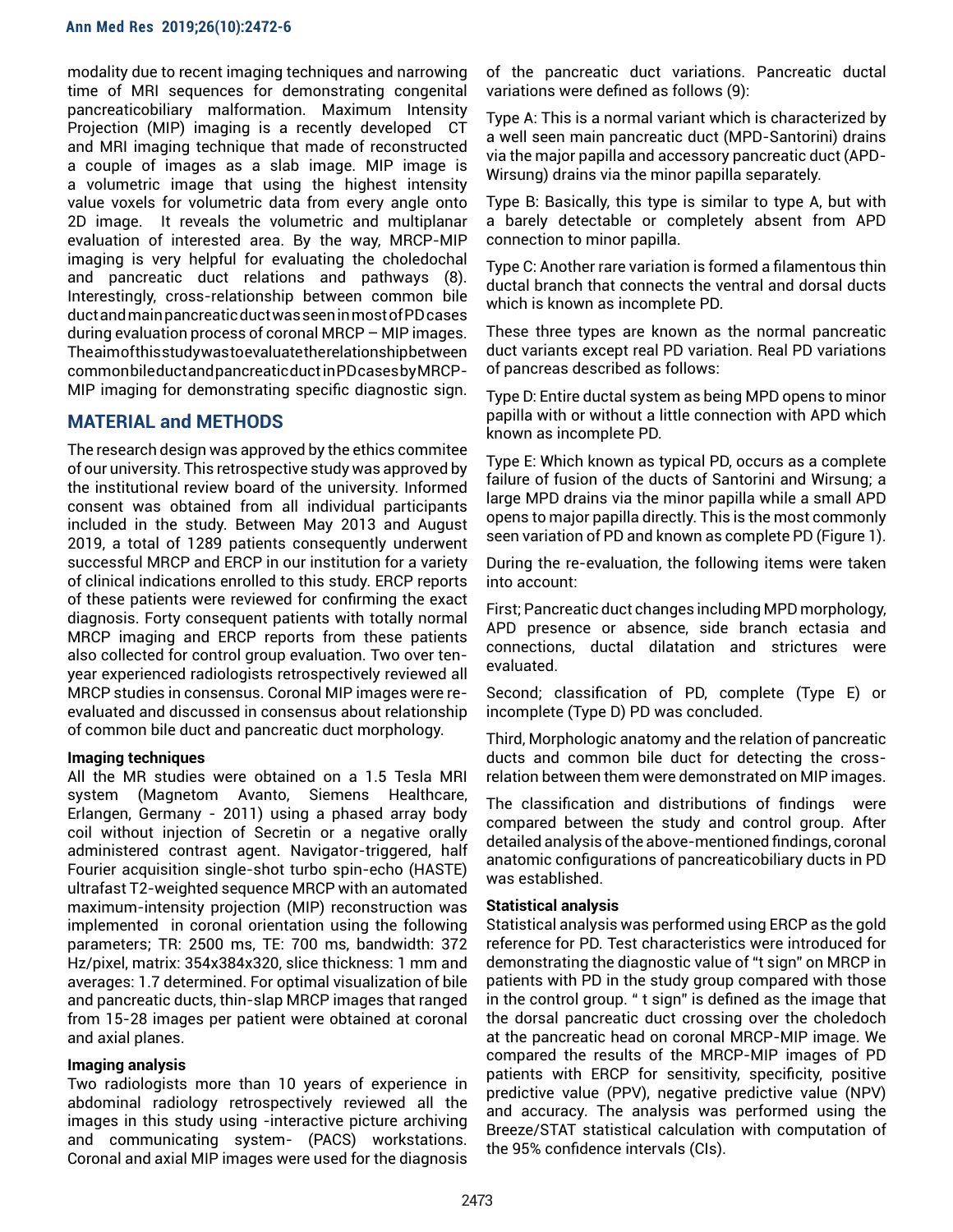## **RESULTS**

Twenty-eight patients were selected as study group from 1289 patients with the diagnosis of PD according to the MRCP reports. Since ERCP is accepted as gold standard for diagnosis of PD, ERCP reports of these patients were also reviewed and cross-checked with MRCP comments.

Of the 28 cases, five patients with normal pancreatic duct system according to ERCP reports excluded from the study group. In the group with false-positive MRCPs, the patients had chronic pancreatitis as well. For this group, the close location of the papillas in two patients and a stone in the pancreatic duct at the neck of the pancreas in the other two patients may have lead to misdiagnosis of PD on MRCP images. The last one patient with the diagnosis of "probable PD" by the ERCP report due to insufficient cannulation of minor papilla was also excluded after a review of the ERCP record. Therefore, there were 22 patients with exact diagnosis of PD confirmed by ERCP reports. Fourteen patients were male and eight patients were female. The mean age was 44.5 years (range, 20-82 years).

Reasons for referral of patients to MRCP-ERCP in the patient group were: idiopathic acute pancreatitis (N=12), chronic pancreatitis (N=5), nonspecific abdominal pain (N=3), and suspected sphincter of Oddi dysfunction (N=2).

However, forty consequent patients with complaint of nonspecific abdominal pain were selected in control group for comparing biliary system on MRCP. Control group patients had totally normal MRCP imaging.

Among the 22 patients with complete PD diagnosed on MRCP and ERCP, both the ventral and dorsal pancreatic ducts were confirmed in all patients with ERCP. During ERCP, dorsal and ventral pancreatography through the majör and minor papilla was achieved and relatively largescaled dorsal duct and short ventral duct demonstrated in PD group.

The frequency of pancreatic duct variants in PD, twentyone patients had typical type E (95.45 %). Type E; showing a large MPD drains via the minor papilla while a small APD opens to major papilla directly. Type D; incomplete PD was demonstrated in one case (4.55%) with MPD opens to minor papilla without a connection with APD.

On MRCP imaging, a finding of a large dorsal pancreatic duct crossing the common bile duct and terminated onto the duodenum wall without communicating with the ventral pancreatic duct demonstrated in all complete PD patient group. Interestingly, crossing the common bile duct to dorsal pancreatic duct relation was created a shape of "t sign" in all PD patients when evaluating the coronal MIP images (Figure 2-3). This sign is regarded as a new diagnostic sign for PD on MRCP evaluation.

In summary, the sensitivity, specificity, PPV, NPV and accuracy value of MRCP-MIP imaging for demonstrating PD with using "t sign" criteria were 100%, 99%, 100%, 99% and 99% respectively (Table 1). Significant differences detected between control group - normal pancreaticobiliary system and PD study group (95% CI).

| Table 1. Biostatistical data of MRCP for diagnosis of Pancreas Divisum |                                 |                                               |        |              |
|------------------------------------------------------------------------|---------------------------------|-----------------------------------------------|--------|--------------|
|                                                                        | <b>ERCP</b>                     |                                               |        |              |
| <b>MRCP</b>                                                            | <b>Pancreas</b><br>Divisum (PD) | <b>Present</b>                                | Absent | Subtotal     |
|                                                                        | Present                         | 22                                            | 6      | 28           |
|                                                                        | Absent                          | O                                             | 1261   | $\mathbf{I}$ |
|                                                                        | <b>Total</b>                    | 22                                            | 1267   | 1289         |
|                                                                        |                                 | Sensitivity:100% Specificity:99% Accuracy:99% |        |              |



**Figure 1.** Schematic diagram shows typical pancreas divisum without any connection between main pancreatic duct (MPD) and accessory pancreatic duct (APD). Red sign depicts cross relation between common bile duct and MPD that resemble "t sign"



**Figure 2.** Magnetic resonance cholangiopancreatography and coronal MIP imaging of typical pancreas divisum in a 45-yearold-woman with several episodes of abdominal pain. A: Coronal oblique thin-section (3 mm) half fourier acquisition single shot turbo spin echo (HASTE) ultrafast T2-weighted sequence cholangiogram shows mild dilatation of common bile duct with crossing the main pancreatic duct that partially seen (arrow). B: Coronal MIP imaging is clearly depicts crossing relationship of common bile duct and main pancreatic duct (arrow).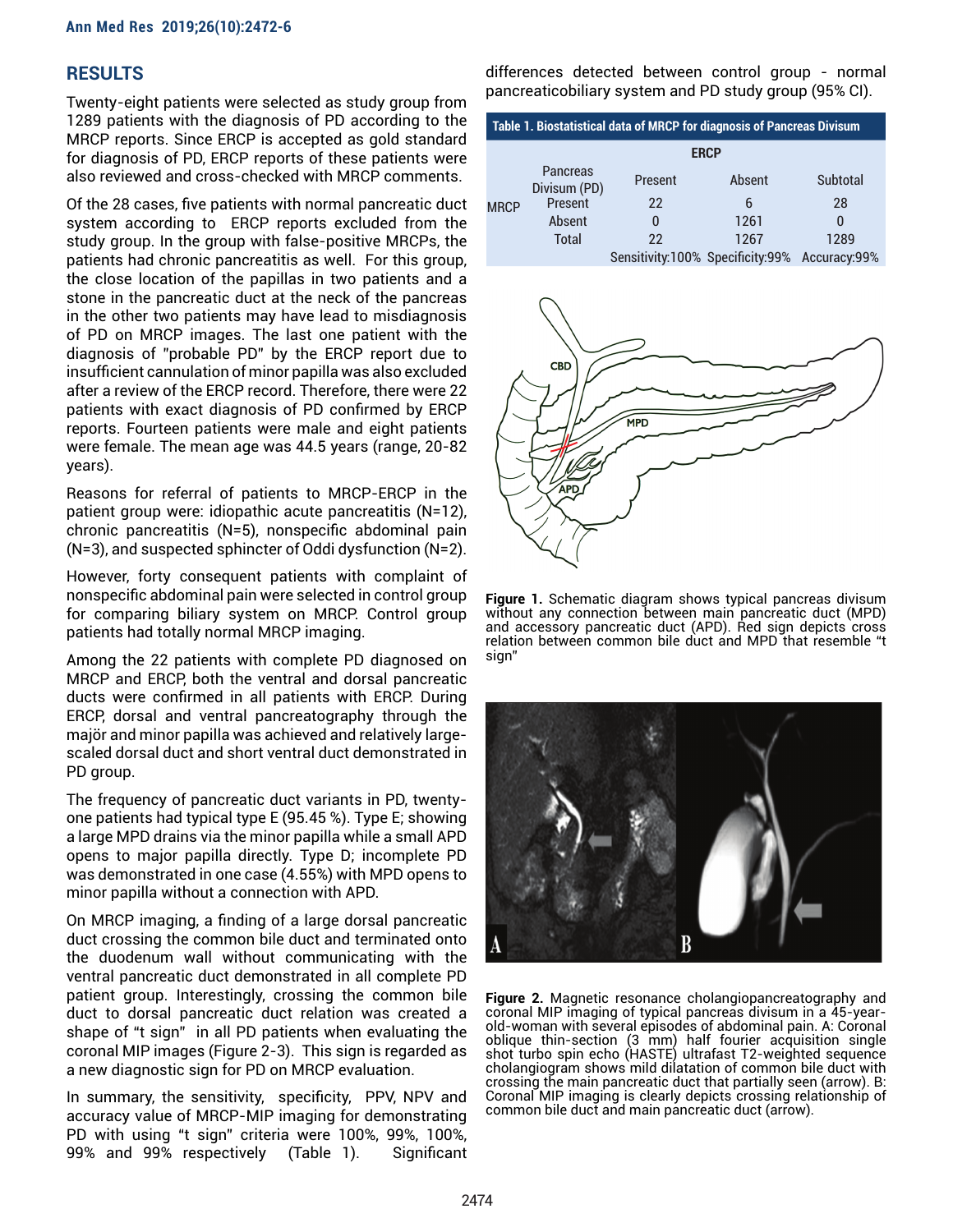

**Figure 3.** Magnetic resonance cholangiopancreatography coronal MIP imaging in 55 year-old man (A) and 35 year-old woman (B). Two different cross relation with creating "t sign" on strongly T2-weighted 3D turbo spin echo MIP reconstruction in coronal orientation images (A-B)

## **DISCUSSION**

PD is the most common congenital ductal variation of the pancreas with clinical importance in a significant number of patients. The reported frequency of PD is 3-13 % in autopsy and ERCP studies (10) . In MRCP studies, the reported frequency of PD is approximately 9%, typically as incidental cases (1). The patient with typical complete PD, is defined as complete failure of fusion of the ducts of Santorini (MPD) and Wirsung (APD) (Type E). The mismatch between papilla size and the amount of its drained parenchyma may cause pressure in pancreatic duct, which may result in subsequent pancreatitis (11).

Latest studies demonstrate that most PD patients are asymptomatic (12,13). Although in ERCP studies which usually include specially symptomatic patients, it is emphasized that the incidence of PD increases.

ERCP is still considered to be a gold standard method for demonstrating biliary system but it has several disadvantages such as invasiveness, radiation, use of iodinated contrast media and ERCP induced pancreatitis  $(7,14)$ .

MRCP, a well established, non-invasive imaging method, which can figure out the biliary and pancreatic duct anatomy in detail without radiation, is becoming the first choice in examining pancreaticobiliary diseases(15). Therefore, MRCP can be the first choice for diagnosis whereas ERCP can be served for those who need interventional procedures for therapeutic purpose.

The diagnostic accuracy of complete PD on MRCP was declared 73 % nearly (4). On MRCP, the diagnostic findings of typical (Type E) PD included a dominant dorsal pancreatic duct crossing the common bile duct (Choledoch) and draining into the duodenum without merging with the ventral pancreatic duct (3). The reason why some cases could not be detected on MRCP is that, an unusual anatomic configuration of common bile duct and pancreatic ducts. In addition, a short ventral pancreatic duct in PD could not be detected and lead to

misdiagnosis on MRCP. In literature, the ventral pancreatic duct was detected relatively long and thick (2.8 cm length on average) in PD patients on MRCP imaging (16). By the way, the short duct was difficult to detect on MRCP also concluded in this research.

With the recent development of three-dimensional (3D) MRCP imaging, the 3D data can be achieved by using thin slices and having the patient repetitively hold the breath for a short time during image collection. After processing with a maximum intensity projection algorithm, images can be viewed from different projections. Diagnostic emphasis and priority of coronal 3D MIP-MRCP in the evaluation of pancreaticobiliary morphology has been declared in a recent study (8).

On MRCP, we also declared that, evaluation of 3D MIP coronal imaging was very helpful for diagnosis of PD with specific morphology. Thus, the pathway of a dominant dorsal MPD crossing the lower common bile duct, creates a "t sing" on coronal MIP images. We demonstrated "t sign" on coronal MIP images in all patients with a complete PD diagnosis. In literature, nobody concluded this or similar sign-on MRCP images as a helpful sign for diagnosis of PD until today. This "t sign" criteria may be helpful for quick and highly sensitive diagnosis of PD by evaluation of coronal MIP images of MRCP. By the way, other non-invasive modalities such as multidetector thincut computed tomography with curvilinear reconstruction of the pancreas and endoscopic ultrasound have to be considered as alternative options for the detection of PD (6). However, considering a potential improvement for evaluating pancreatic duct morphology, secretin stimulating endoscopic ultrasonography could be a further technique compared to MRCP in future studies.

This research had several limitations. Firstly, MRCP may include the potentially poor definition of the pancreatic duct branch and peripheral biliary tree in some cases, that cause poor spatial resolution compared with ERCP. Secondly, dynamic MRCP with secretin stimulation has been shown to be an effective technique for the diagnosis of PD (17). We could not use this new technique due to retrospective evaluation of MRCP cases. Thirdly, due to retrospective evaluation; we could not evaluate the volume rendering (VR) reformatted images and compare them with MIP images of patients. VR-MRCP is a new up and coming MRCP technique and some authors concluded that, VR reformation more accurately defines the biliary anatomy than MIP imaging (18).

### **CONCLUSION**

PD is a common congenital ductal abnormality of the pancreas and may be responsible for abdominal pain and idiopathic pancreatitis. Early diagnosis of PD is crucial and new MRCP techniques like as MIP-MRCP imaging is very helpful for correct diagnosis of PD. A new diagnostic marker, "t sign" is easy demonstrable finding on coronal MIP-MRCP images. Diagnostic accuracy will improve with the use of "t sing" on MRCP imaging in patients with PD.